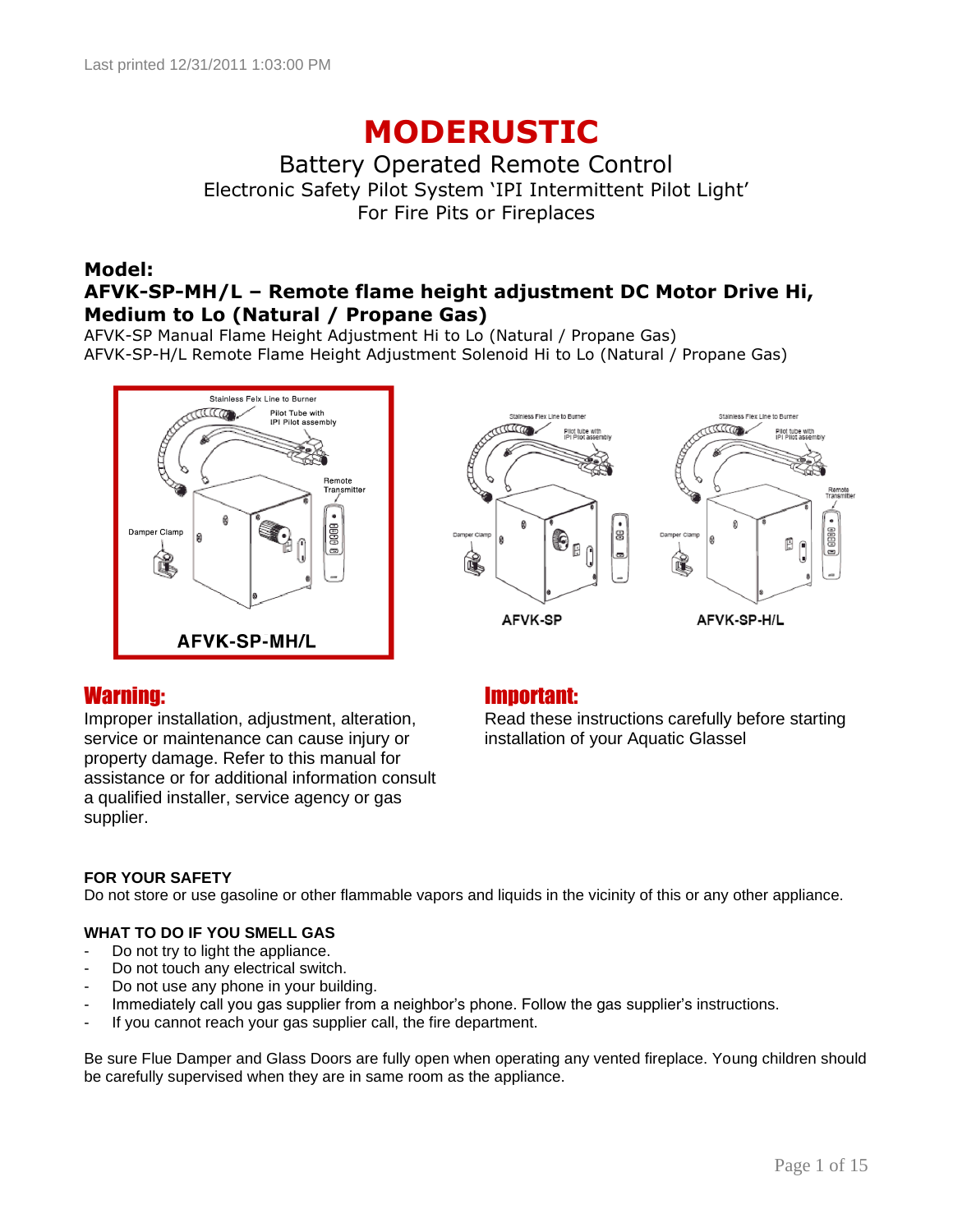

### **AFVK-SP-MH/L (AFVK-SP & AFVK-SP-H/L) Parts List**

Item Number Description Part Number

- **1.** AFVK-SP Valve Assembly 238577-4
- **2.** AFVK-SP-H/L Valve Assembly 238577-5
- **3.** AFVK-SP-MH/L Valve Assembly 238577-16
- **4.** 3/8" Flare x 3/8" NPT connector 685-22
- **5.** 12"stainless steel connector line 685-11
- **6.** SP1001H/L Transmitter (AFVK-SP-H/L & AFVK-SP-MH/L (Only) 238577-14
- **7.** SP1001 Transmitter (AFVK-SP Only) 238577-15
- **10.** Damper clamp 685-14
- **11.** Complete Pilot assembly 238577-13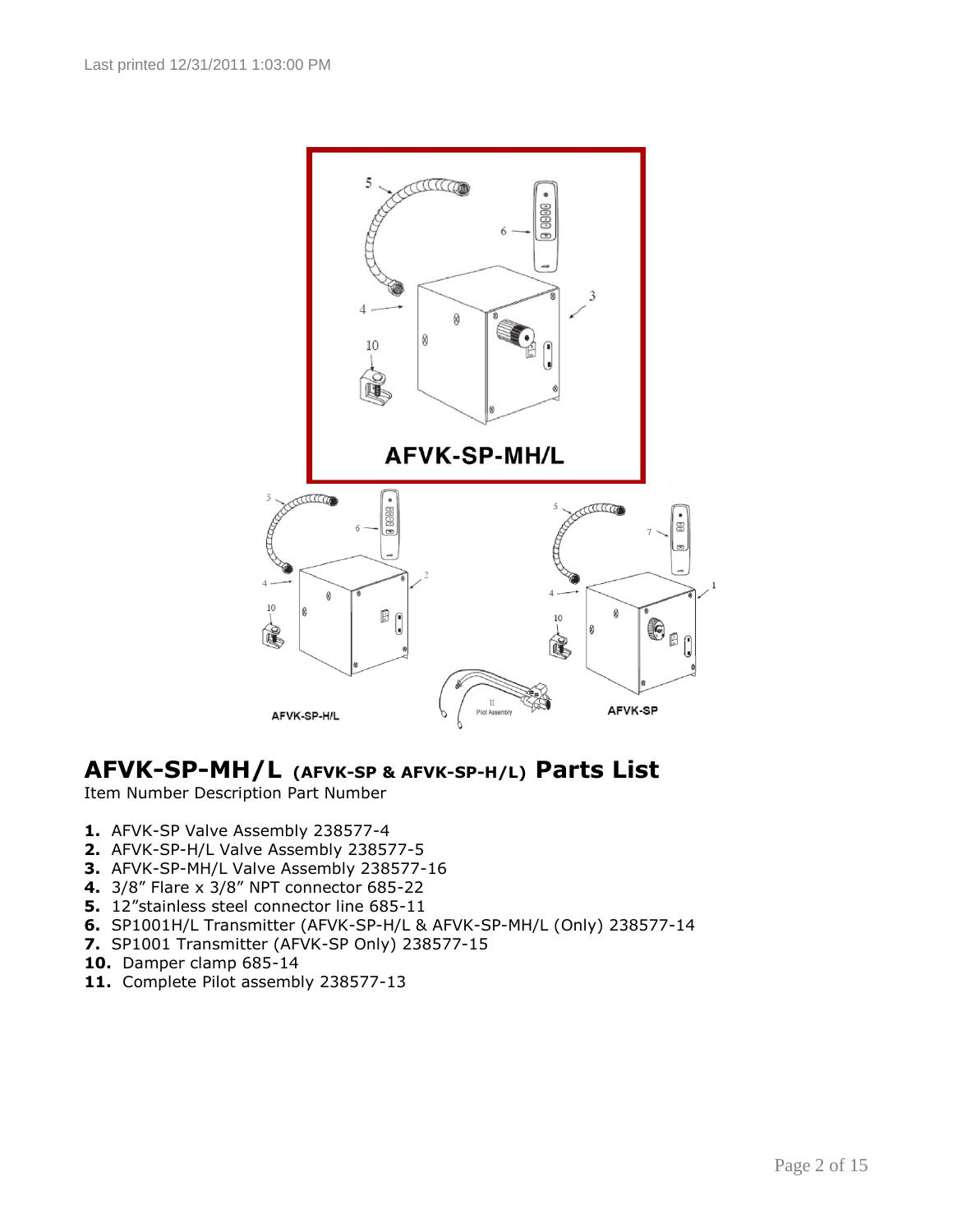### Installation Precautions

These instructions must be used as a supplement to the instructions supplied with the Aquatic Glassel fireplace glass. Follow the Aquatic Glassel fireplace glass instructions supplied by the manufacturer on the placement of the burner pan (if one is used).

Please follow these instructions on the connection of the inlet line to the gas valve and to the burner pan assembly. If this fireplace installation has glass doors - only operate the fireplace with glass doors in the fully open position.

- This electronic safety pilot system contains a valve, pilot assembly, and connector that are certified by CSA. CSA Numbers Valve #224930-1546330 Module #224930-1587838
- These ignition systems are primarily made for interior use by specific manufacturers.
- These manufacturers recommend these units be used indoors. If you are using any of these electronic units outdoors you must take precautionary measures to protect the unit you are using.
- You must protect any and all electrical components from moisture at all times. This also includes the sparker/ ignition head/ module that are to protrude from the surface.
- You will accept all responsibility for these units being used outdoors. Moderustic Inc accepts no responsibility for misuse or mis-installation of any of our electronic ignitions whether electronic or battery operated.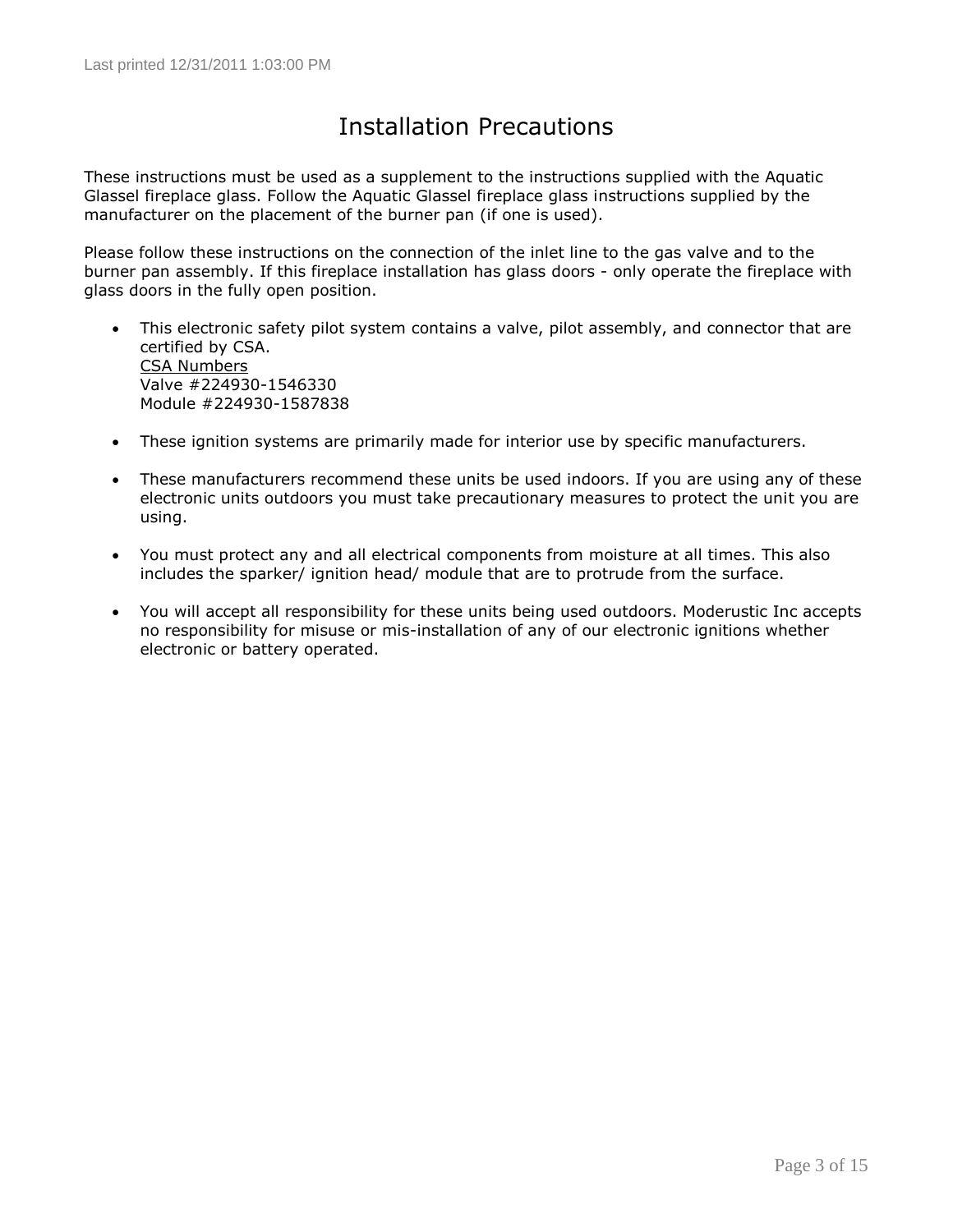### Valve Kit Installation With Fireglass

**1**. Make sure gas is completely turned off to the fireplace. Make sure you have a certified and approved shut-off within six feet of the fireplace, or what ever the local inspection authority requires.

**2**. Follow the instructions supplied with the Aquatic Glassel to locate the burner pan (if one is to be used). Using the fittings, orifice and gas supply line that came with the Aquatic Glassel. Connect the line to the inlet gas supply.

**3**. Locate a position on the back of the burner pan about 4" from the right or left side of the burner pan. Mount pilot assembly to burner pan. Note: This pilot bracket clips on the burner pan and holds the pilot at a 45-degree position onto the pan an attachment screw is recommended. The pilot light assembly can also rest in the Aquatic Glassel, as this will support the pilot light assembly as well. Bend pilot tubing from pilot assembly until the bottom of the pilot bracket is resting against the pan. This will hold the pilot at the 45- degree position then connect pilot fitting to valve. (**Use caution when bending pilot tubing not to kink the tubing and when locating the igniter and flame sensor wires not to locate the wires and the tubing in or over the burner pan**)(Again if one is used).

**4**. Locate the AFVK-SP-MH/L (or AFVK-SP, AFVK-SP-H/L) valve kit in the right or left front corner of the firebox as far forward as possible.

**5**. Bend inlet gas supply line and connect the 3/8" flare fitting to 3/8" inlet connector (Fitting with **Plastic** cap) on the AFVK-SP-MH/L (or AFVK-SP, AFVK-SP-H/L) (**Use caution not to kink the aluminum inlet line when bending to fit to the valve**).

**6**. Bend 12" stainless flex line and connect to valve outlet. Connect other end to 3/8" flare fitting on burner pan.

(**Caution do not let gas inlet line to the AFVK-SP-MH/L (or AFVK-SP, AFVK-SP-H/L) or gas outlet line from the AFVK-SP-MH/L** (AFVK-SP, AFVK-SP-H/L**) be placed in or over the burner pan**).

**7**. Turn on gas supply and check all connections for leaks using soapy water solution.

**8**. Follow valve lighting instructions. After pilot is operating check pilot fittings for leaks.

**9**. Follow the instructions supplied with the Aquatic Glassel fireplace glass to finish the installation.

**10**. Install Damper clamp (supplied with this valve kit) (This allows damper to remain slightly open to allow the pilot gases to vent).

### **NOTE: On all PROPANE installations it is recommended that an inlet pressure regulator be used.**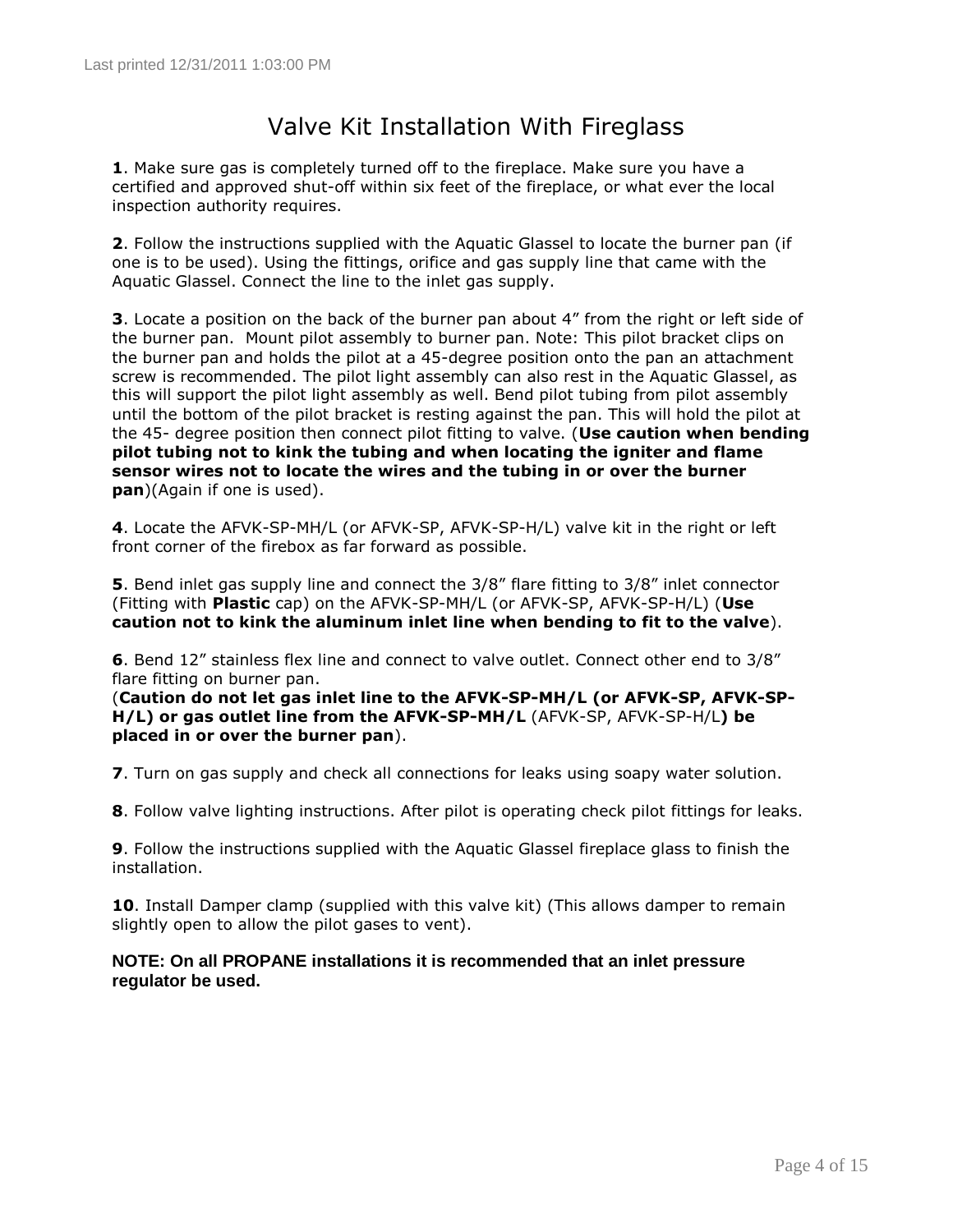### Side and Back View Diagram Of AFVK-SP-MH/L **(**and AFVK-SP-H/L) **Models**

**1.** Check the connections of the stripped ends of the RED and BLACK wires on solenoid wiring harness to the screw terminals located on the top of the battery pack.

**2.** Connect the (2) 1/4" female terminals on the solenoid or DC Motor Drive wiring harness to the matching color (RED & BLACK) 1/4" male terminals on the wires from the Hi/Lo solenoid or DC Motor Drive.

**Note: On the AFVK-SP-MH/L the battery pack switch must be set to DC MOTOR DRIVE power to operate the HI/LO DC Motor Drive. This switch is located on the face of the battery pack.** 

**Note: On the AFVK-SP-H/L the battery pack switch must be set to LATCHING SOLENOID power to operate the HI/LO solenoid. This switch is located on the face of the battery pack Note Figure # 11**





**3.** When the remote/off switch is in the REMOTE position the appliance will operate from the Remote Control transmitter. **Note:** The AFVK-SP-MH/L (or AFVK-SP, AFVK-SP-H/L) must be programmed to the Remote Control transmitter.

**4.** To program the AFVK-SP-MH/L (or AFVK-SP, AFVK-SP-H/L) (Make sure the batteries have been installed in the battery pack) locate the learn button on the AFVK-SP-MH/L (or AFVK-SP, AFVK-SP- $H/L$ )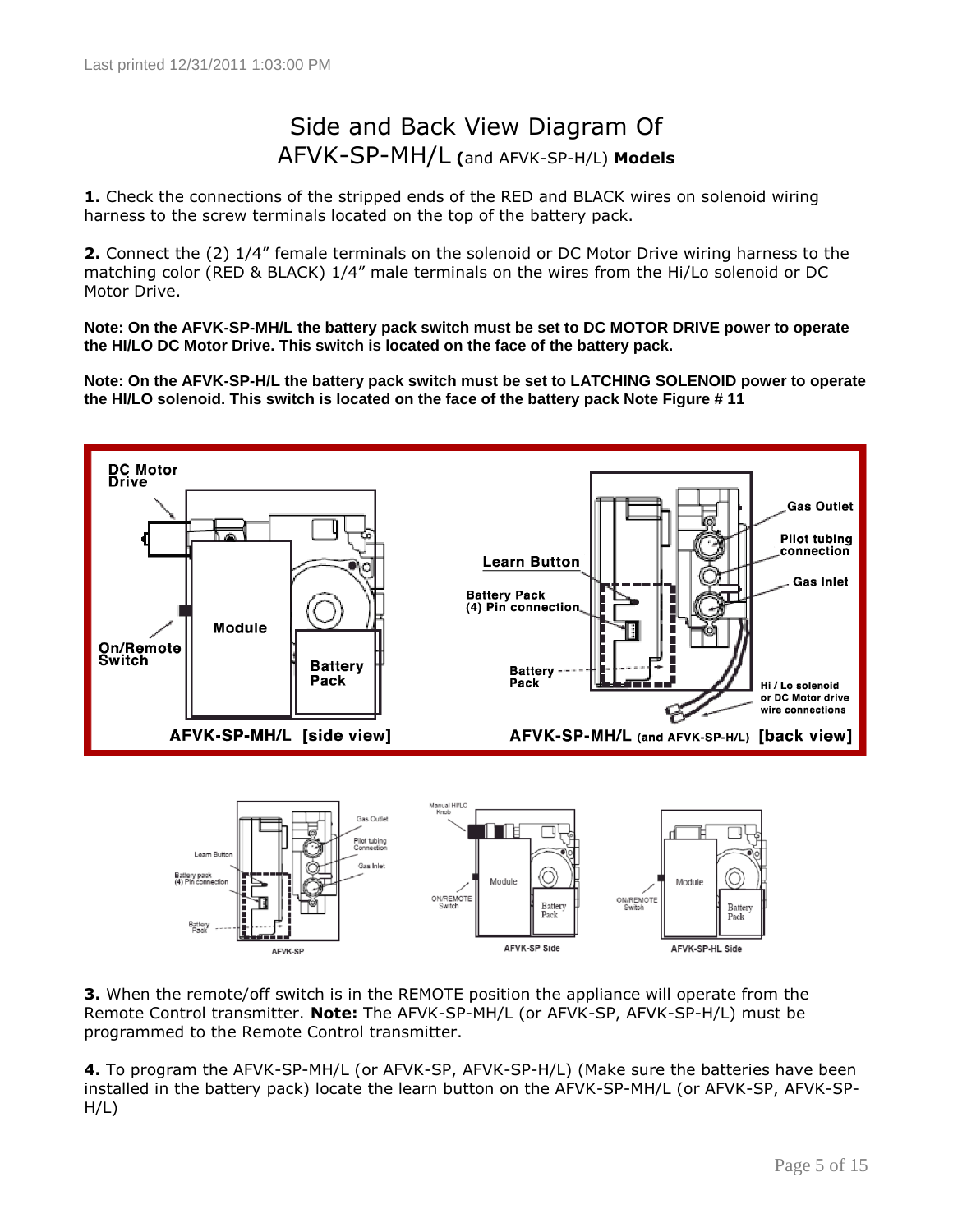Press and release the learn button there will be a beep sound from the AFVK-SPMH/L (or AFVK-SP, AFVK-SP-H/L). Then press any key on the remote transmitter. Once the AFVK-SP-MH/L (or AFVK-SP, AFVK-SP-H/L) internal receiver accepts the transmitter code, there will be a series of confirming beeps.

**5.** The remote system is ready for use.

### MAINTENANCE OF YOUR AFVK-SP-MH/L

(and AFVK-SP, AFVK-SP-H/L) SYSTEM

**1**. Your system should be checked once a year (At the start of the heating season) for proper operation by a qualified service representative.

**2**. Replace all batteries at the start of the season. Items to check: electronic valve operation, Spark to pilot operation, ON/OFF switch operation, damper operation, visual check of the burner and gas connections for leaks.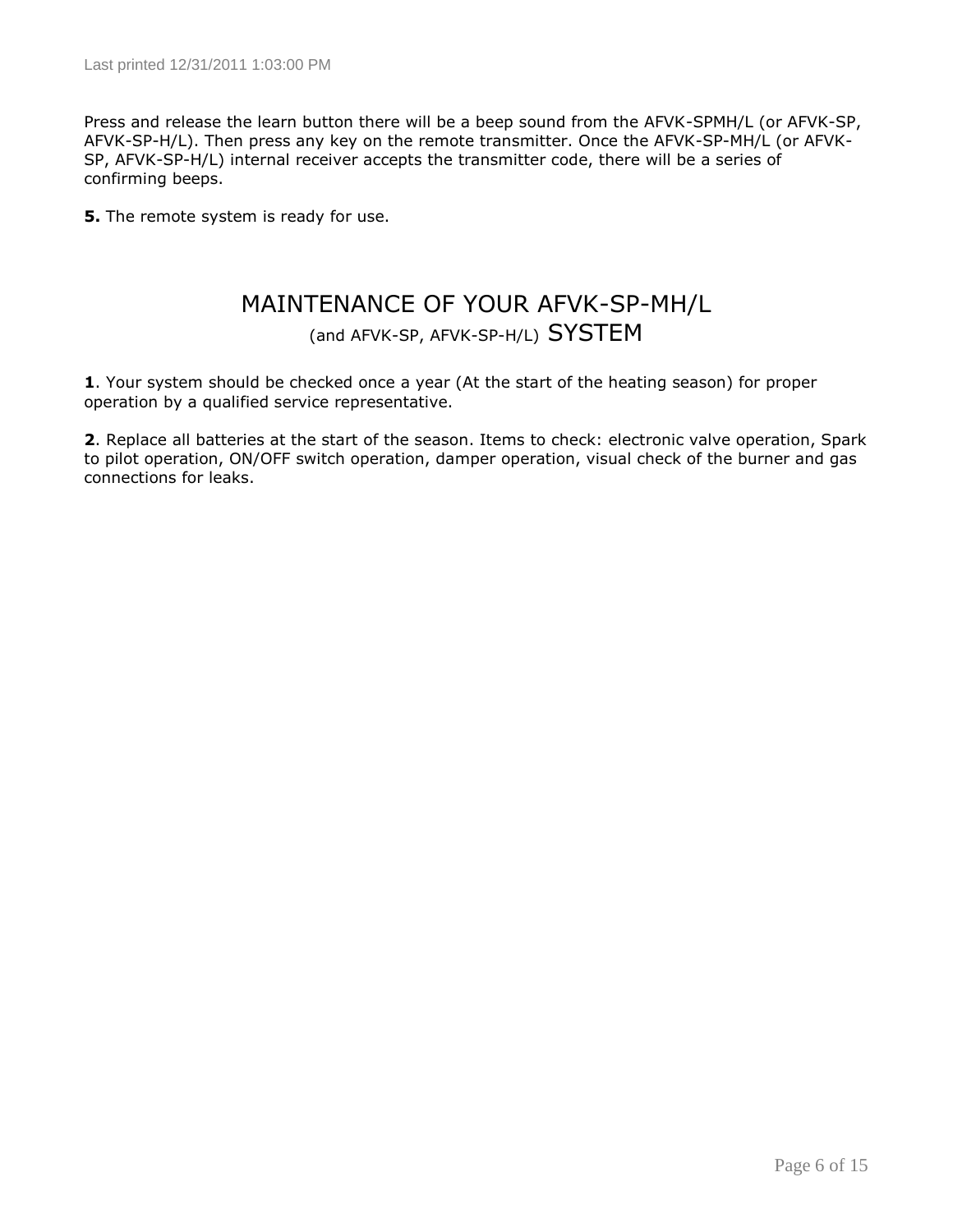.

## OPERATING PROCEDURE

#### **After installation is completed follow these steps to operate the AFVK-SP-MH/L** (or AFVK-SP)

**1**. Turn on the main gas supply and check all fittings and connections for leaks with rich soap and water solution.

**2**. Move the OFF/REMOTE slide switch on the front to the REMOTE position.

**3**. Push the ON button on the remote transmitter this will start the ignition system. The pilot will begin to spark and then light. Once the pilot is lit 2 seconds the main burner will light.

**4**. Adjust the main flame from HI to LO with the manual HI/LO knob.

**Note: Move the OFF/REMOTE slide switch on the front to the OFF position then push the rocker switch to the "I" position this will manually start the ignition system. Once the pilot is lit 2 seconds the main burner will light.**

**After the installation is complete follow these steps to operate the AFVK-SP-MH/L** (and AFVK-SP-H/L)

**1**. Turn on the main gas supply and check all fittings and connections for leaks with rich soap and water solution.

**2**. Move the OFF/REMOTE slide switch on the front to the REMOTE position.

**3**. Push the ON button on the remote transmitter position this will start the ignition system. The pilot will begin to spark and then light once the pilot is lit 2 seconds later the main burner will light.

**4**. Adjust the main flame from HI to LO with the HI/LO buttons on the remote transmitter.

**Note: Move the OFF/REMOTE slide switch on the front to the OFF position then push the rocker switch to the "I" position this will manually start the ignition system. Once the pilot is lit 2 seconds the main burner will light.**

**Note: On the AFVK-SP-MH/L press and hold the LO button and the flame will modulate to LO. Press and hold the HI button and the flame will modulate to HI.**

**Note: On the AFVK-SP-H/L press and release the LO button and the flame will go to LO. Press and release the HI button and the flame will go to HI.**

**Note: On initial start up: due to air in the gas supply line it may take an extended amount of time for the pilot to light. There is a 60 second lockout built into the module. To reset turn the rocker switch OFF then ON or push the**

**OFF button on the remote transmitter then push the ON button.**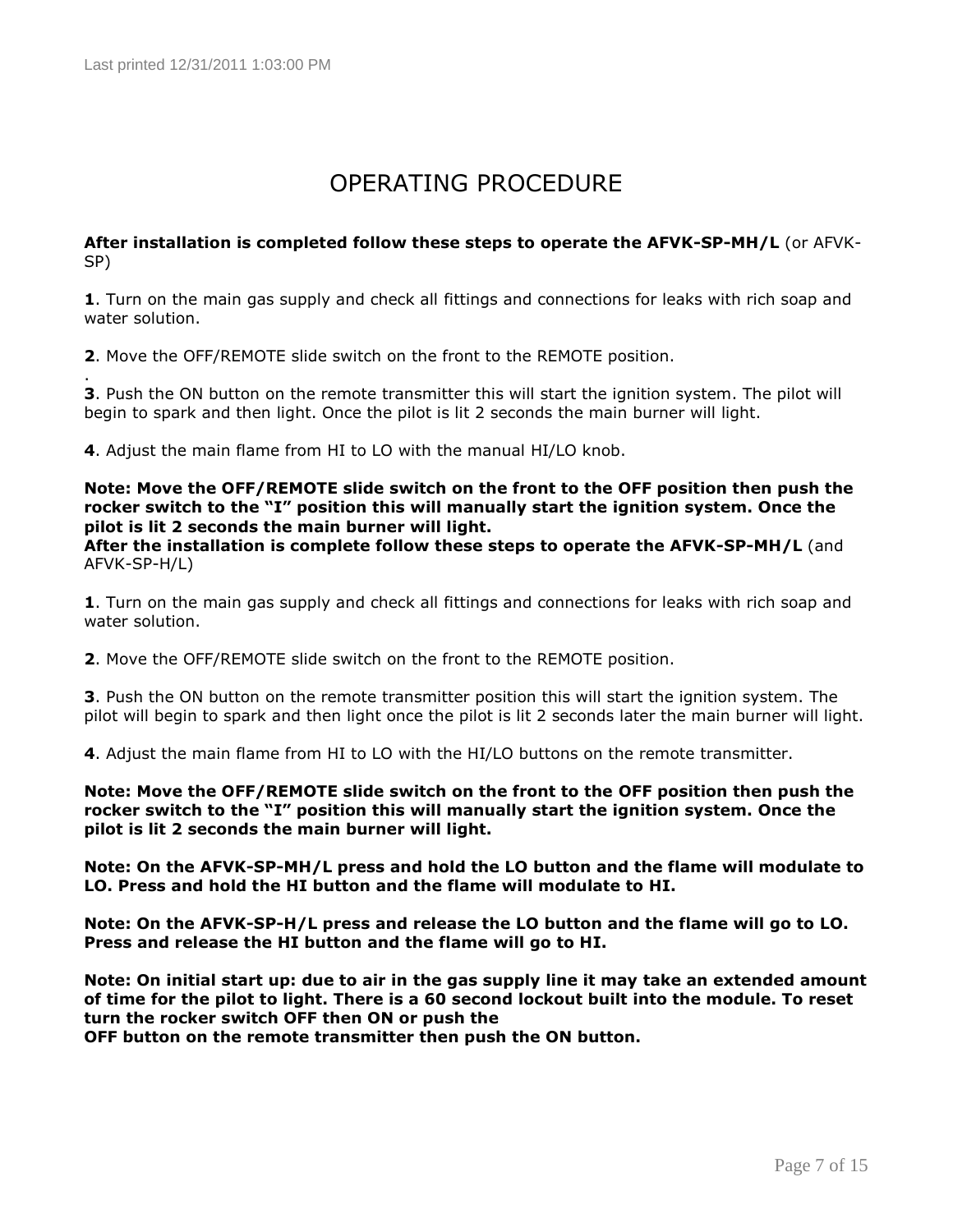### TROUBLESHOOTING

**IMPORTANT:** Before any dis-assembling occurs, Call Moderustic for a diagnosis. NOTE: Pictures of your unit will be required.Only experienced qualified service technician should only perform troubleshooting procedures.

**1**. If unit is making a beeping sound when "ON" Pilot is buried too low in the glass Sparker wires are tied /tapped together Glass or other material is causing sparker shortage

**2**. Confirm that the "S" wire and the "I" wire are properly connected to the AFVK-SP-MH/L (or AFVK-SP, AFVK-SP-H/L) module "S" and "I" terminals.

**3**. Confirm that the Spark to Pilot burner is properly grounded to the AFVK-SP-MH/L (or AFVK-SP, AFVK-SP-H/L) gas control valve (Ground is provided through the pilot tubing).

**4**. Check the ground wire from the module to the gas control valve (Black ground wire on the 8 pin connector).

**5**. Check the power source battery pack connections and voltage of batteries.

**6**. Optional check the position of the CONTINUOUS PILOT switch on the AFVK-SP-MH/L (or AFVK-SP, AFVK-SP-H/L) module.

### **If main burner does not come ON when the manual rocker switch or remote control is turned ON:**

**1**. Confirm that the pilot sparks and lights.

**2**. Check the (2) pin plastic connectors that plug in the face of the AFVK-SP-MH/L (or AFVK-SP, AFVK-SP-H/L) gas control valve

**3**. Confirm that the AFVK-SP-MH/L (or AFVK-SP, AFVK-SP-H/L) gas control valve is properly grounded to the AFVK-SP-MH/L (or AFVK-SP, AFVK-SP-H/L) module.

### Limited Warranty

American Flame warrants the AFVK-SP, AFVK-SP-H/L, or AFVK-SP-MH/L Valve Kit for 12 months from the date of purchase or installation to the original purchaser to be free from defects in materials and workmanship. Damage to the AFVK-SP, AFVK-SP-H/L, or AFVK-SP-MH/L Valve Kit caused by accident, misuse, abuse, or installation error, whether preformed by a contractor, Service Company, or owner, is not covered by this warranty. American Flame will not be responsible for labor charges and/or damage incurred in installation, repair, replacement, or for incidental or consequential damage. Some states, provinces, and nations do not allow exclusion or limitations of incidental or consequential damages, so the above limitations or exclusions may not apply. This warranty gives you specific legal rights. You may also have other rights that vary by state, province, or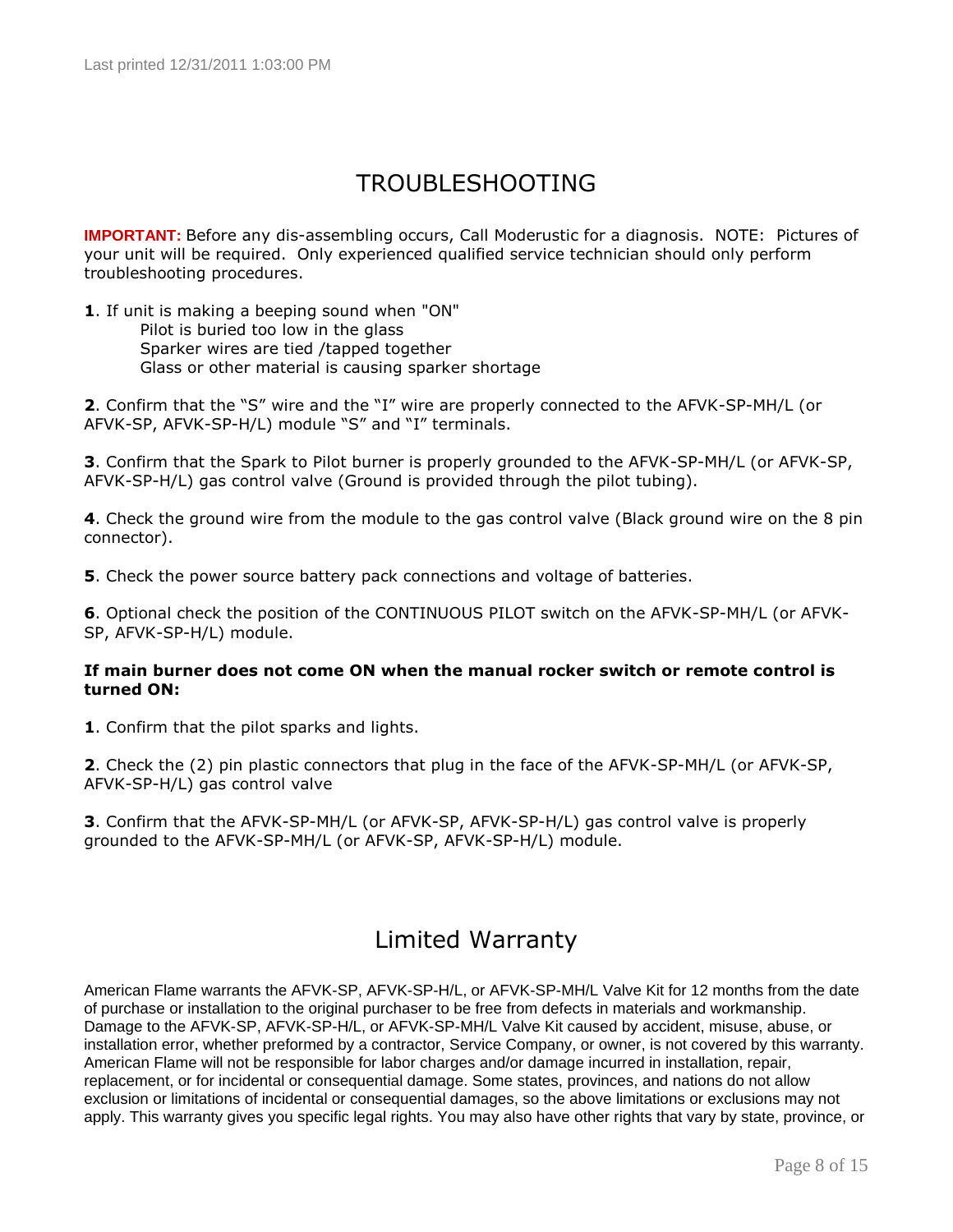### nation.

### These Pictures Are For Reference Only



This shows the pilot in its proper position on the outer ring/burner pipe. In a propane installation a base plate will be required under the burner to prevent propane from leaking downward.

This shows the burner covered with glass and pilot just above the surface with flame pointing towards the burner. NOTE: Only a small portion of the burner is covered to show pilot position and burner coverage

This picture shows the pilot in its proper position, No mounting is required the glass will support the pilot

Here again is the pilot, sparker and sensor above the fireglass. All wires and tubing need to be away from burner holes.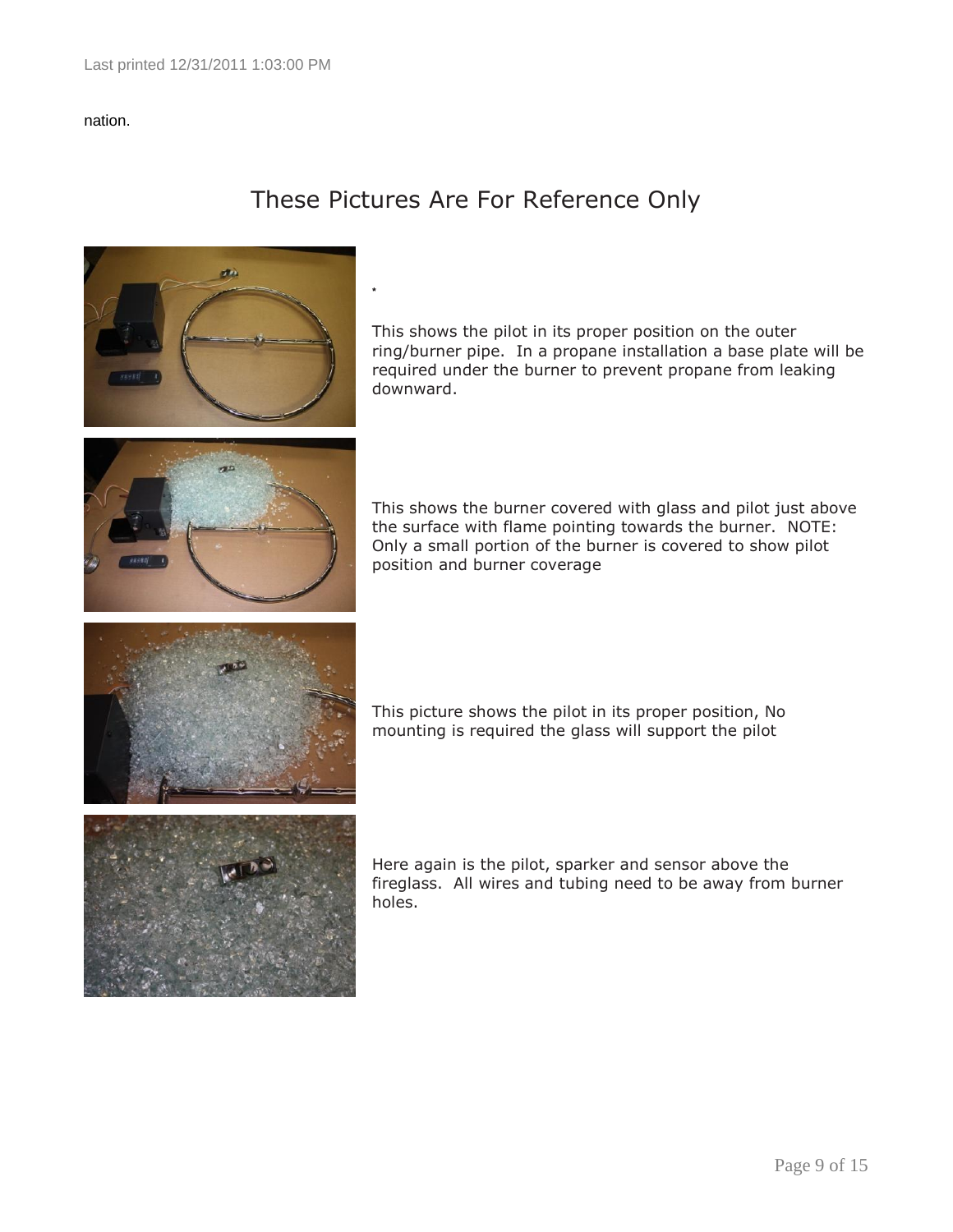### The Pictures Below Have The AFVK Series Valves Used in A Fire Pit Application.

| If the valve unit can be installed inside the fire pit<br>- make sure to have an access door for future<br>service to the internal components when required.                                  |
|-----------------------------------------------------------------------------------------------------------------------------------------------------------------------------------------------|
| For valve units that must be placed outside the<br>fire pit - make sure it's encased within a weather<br>resistant box to prevent any damage from the<br>elements.                            |
| However, holes should be made into the back of<br>the protective box for both flex lines and pilot<br>wiring.<br>Make sure to caulk those openings afterwards to<br>properly re-seal the box. |
| Remember to place the burner ring high enough<br>over the valve to prevent overheating                                                                                                        |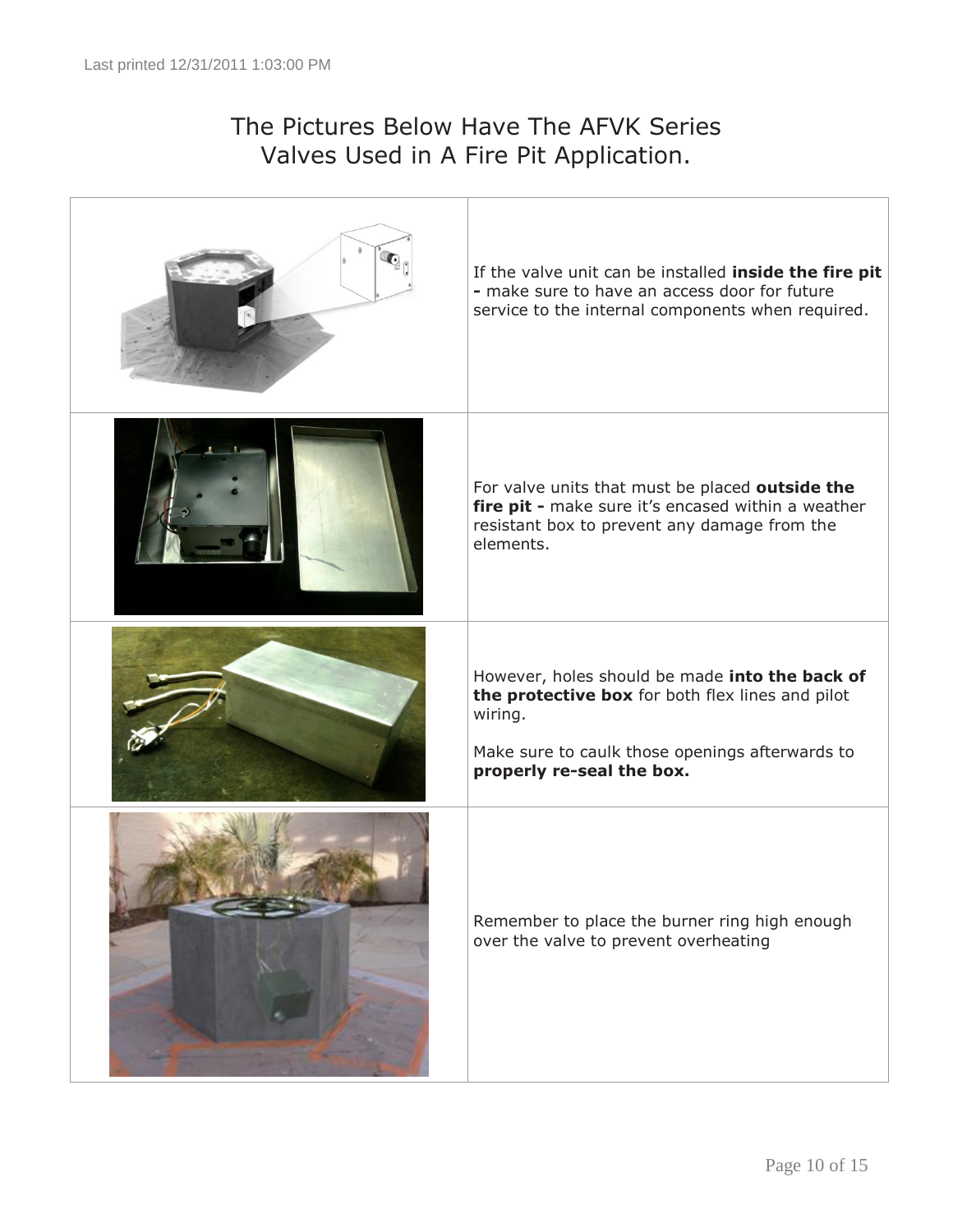| Manufactured for Moderustic Inc and in<br>conjunction with and for Aquatic Glassel<br>products by:<br>American Flame, Inc. 9230 Conservation Way<br>Fort Wayne, IN 46809<br>Phone (888) 672-8929 Fax (888) 672-8024<br>www.skytechsystem.com | <b>Moderustic Inc</b><br>9467 9 <sup>th</sup> street Suite D<br>Rancho Cucamonga, California 91730<br>Phone 909 989 6129<br>Fax 909 944 3811<br>If you should have any problems or Issues with<br>Installation please e mail the pictures of your<br>installation to Ed@Moderustic.com. |
|----------------------------------------------------------------------------------------------------------------------------------------------------------------------------------------------------------------------------------------------|-----------------------------------------------------------------------------------------------------------------------------------------------------------------------------------------------------------------------------------------------------------------------------------------|
|----------------------------------------------------------------------------------------------------------------------------------------------------------------------------------------------------------------------------------------------|-----------------------------------------------------------------------------------------------------------------------------------------------------------------------------------------------------------------------------------------------------------------------------------------|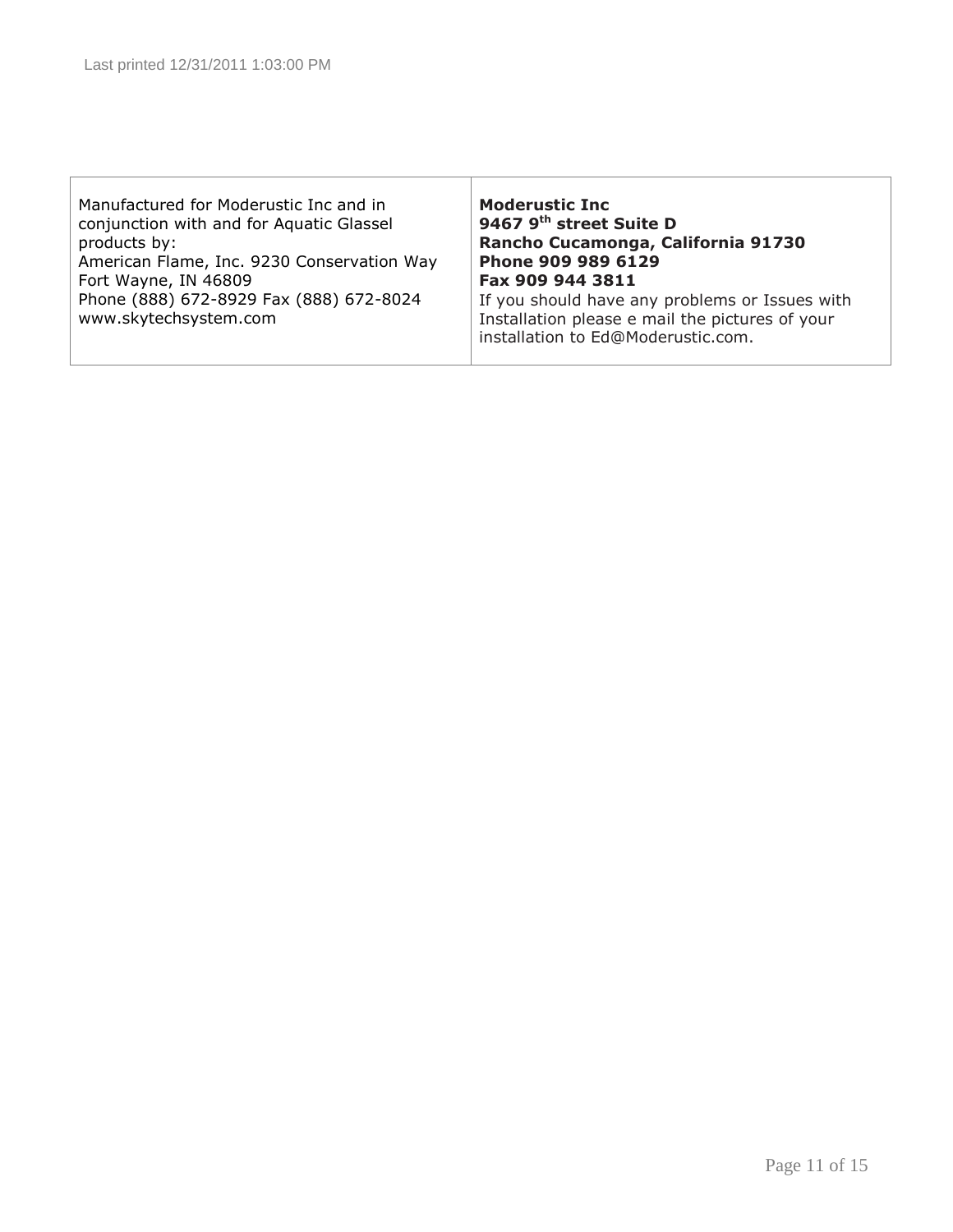### REFERENCE MATERIAL

### **Note: The pilot tubing connection and pilot wiring comes assembled to the electronic module (AF-4000MOD) and the valve.**

#### **Spark to Pilot Burner Connections**

This AFVK-SP, AFVK-SP-H/L, or AFVK-SP-MH/L electronic valve kit uses a spark to pilot burner assembly. The pilot gas connections are as follows.

1. Connect the pilot tubing fitting into the pilot outlet connection at the rear of the AFVK-SP, AFVK-SP-H/L, or AFVK-SPMH/L and tighten. (Use caution on brass connectors)

**2.** After installing the pilot tubing connector and gas has been turned on check all connections for leaks with rich soap and water solution.

#### **Wiring The Pilot**

1. The **"S"** & **"I"** wires from the pilot assembly are per connected at the factory to the **"S"** & **"I"** terminals on the (AF-4000 MOD) module.

2. Route the **"S"** & **"I"** wires from the pilot assembly to the (AF-4000 MOD) module in an area that will be away from the pilot or main burner flame.



#### **Instructions for installing batteries into the AFVK-SP, AFVK-SP-H/L & AFVK-SP-MH/L battery pack**

The battery pack is located at the back of the AFVK-SP, AFVK-SP-H/L, or AFVK-SP-MH/L valve kit inside the metal case.

**A.** On the AFVK-SP, AFVK-SP-H/L, or AFVK-SP-MH/L the battery pack has a 6" (4) wire harness connecting the battery pack to the module.

**B**. Prior to installation Note: The location of the battery pack (Figure #5 & #6) is located just in the metal housing at the back of the valve kit. Note: Remove the battery pack during installation.

#### **Note: The AFVK-SP, AFVK-SP-H/L, & AFVK-SP-H/L are DC volt Battery powered systems and will not operate without the battery pack. AFVK-SP, AFVK-SP-H/L, & AFVK-SP-H/L Models.**

1. Install (4) AA alkaline batteries (Included) in the battery pack.

2. The (4) pin male connector on the 6" (4) wire battery pack comes pre connected to the (4) pin female connector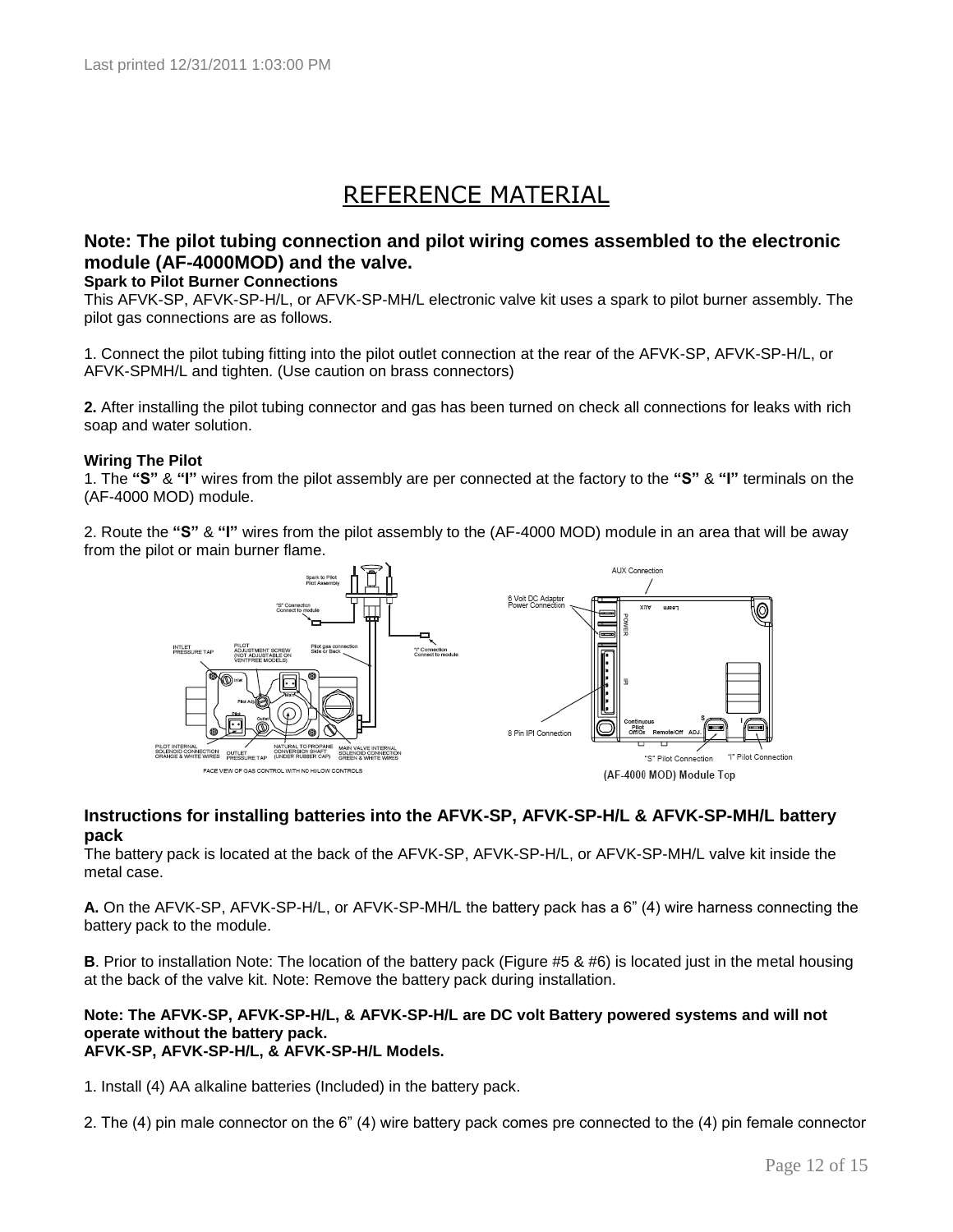located on the battery pack and module**.** 

3. On the AFVK-SP-H/L & AFVK-SP-MH/L there are also (2) 18" wires (Red & Black) that are connected to the High/ Low solenoid**.** 

4. After the valve kit installation process is completed reinstall the battery pack back into the rear area of the AFVKSP, AFVK-SP-H/L, or AFVK-SP-MH/L metal case.

5. Use caution that the excess wire of the (4) pin wire harness and HI/LO wire harness is tucked in the metal case to protect them from heat.



#### **Converting the AFVK-SP, AFVK-SP-H/L, & AFVK\_SP-MH/L Natural to Propane Note: When converting a vented fireplace or fire pit from NATURAL to PROPANE it will be necessary to use the SPLPK-18 or SPLPK-24**

The AFVK-SP, AFVK-SP-H/L, or AFVK-SP-MH/L electronic control valves are convertible from natural gas to propane gas by a Simple Rotary knob located on the front (Face) of the valve.

1. Remove the front cover to access the face of the control valve.

2. Remove the Black cap by pulling the cap straight off. Note: the position of the marker on the shaft of the Simple Rotary knob. This mark will point to NAT or LP that indicates the type of gas the valve is set on.

3. To convert the AF-4000 from the factory setting (NAT) push in the Simple Rotary knob and rotate 90º. Note: the marker will now point to LP and the shaft will stay in.

4. To convert the AF-4000 back to the factory setting (NAT) push in the Simple Rotary knob and rotate 90º. Note: the marker will now point to NAT and the shaft will stay out.

5. After the conversion has been made check the outlet pressure with a manometer. The factory setting on the internal regulator is 3.50"wc natural and 10.5"wc propane.

6. Replace the Black cover cap.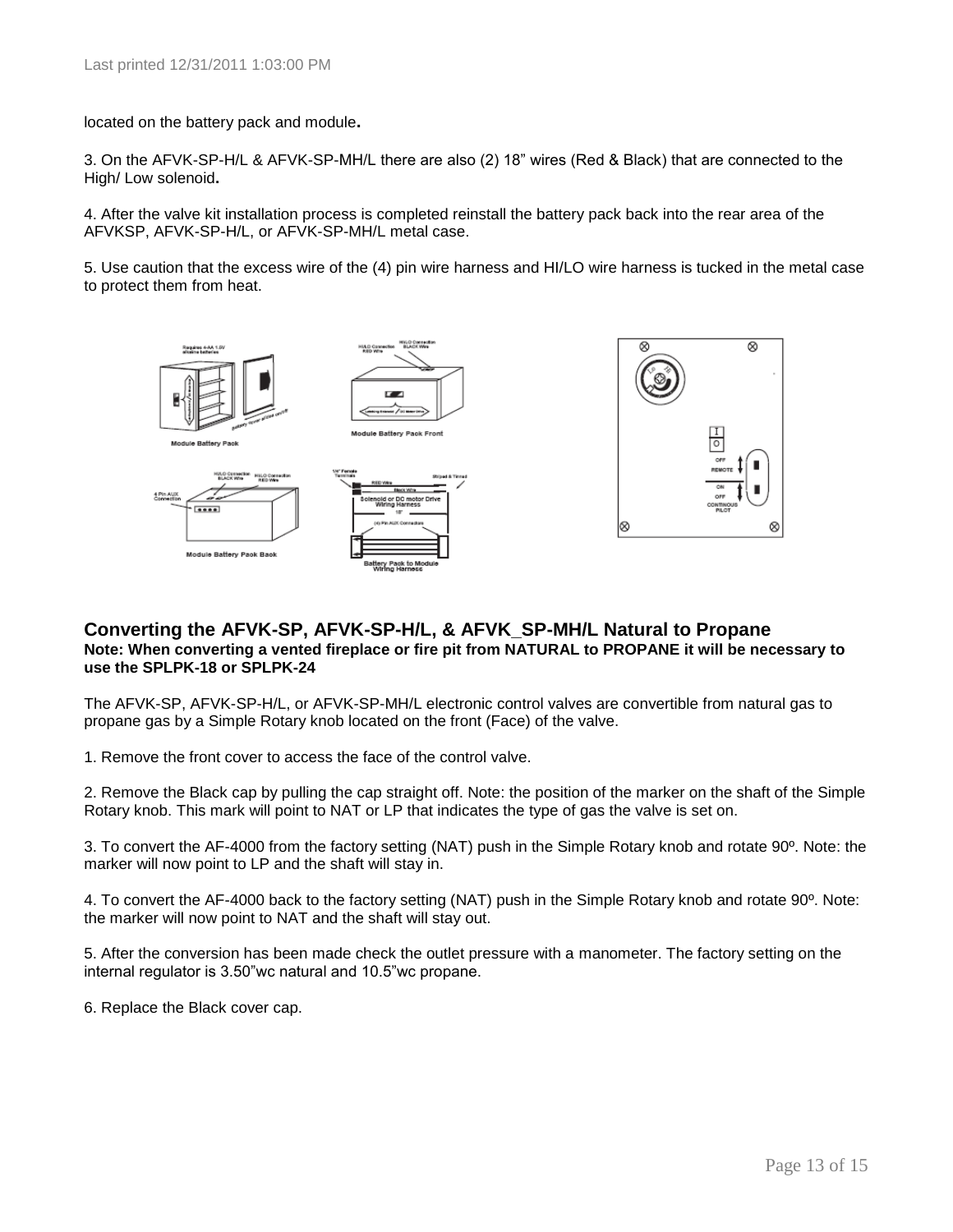**Note: The Conversion is already done per your order. See the SPLPK 18 or 24 instructions to convert the burner pan to propane gas this involves installing an orifice air shutter pilot orifice and media. Use extreme caution when changing this Simple Rotary knob.**



FACE VIEW OF GAS CONTROL WITH NO HI/LOW CONTROLS

### **FOR YOUR SAFETY READ BEFORE LIGHTING WARNING: IF YOU DO NOT FOLLOW THESE INSTRUCTIONS EXACTLY, A FIRE OR EXPLOSION MAY RESULT CAUSING PROPERTY DAMAGE, PERSONAL INJURY OR LOSS OF LIFE.**

1. This installation should be installed with provisions for combustion and ventilation air, must conform with local codes or in the absence of local codes to the national fuel Gas Code ANSI Z223 latest addition.

- 2. This product must be on a gas supply line that is less than 1/2 psi. And with an individual manual shut off.
- 3. **Never** operate this new system with the glass fireplace enclosures (doors) in the **closed position**.
- 4. Connecting 110-volt electrical power to this product will cause damage and will void warranty.
- 5. There is an adapter available must be ordered separately.

### **Special Features On The (AFVK-SP, AFVK-SP-H/L, & AFVK-SP-MH/L Module**

The (AFVK-SP, AFVK-SP-H/L, or AFVK-SP-MH/L) module has (2) special features built into the system. **CONTINUOUS PILOT FEATURE:**

This allows the user to change from a spark to pilot system to a standing pilot system for use during Cold Climate conditions to maintain a draft in the chimney.

1. There is a switch located on the front of the AFVK-SP, AFVK-SP-H/L, or AFVK-SP-MH/L that reads CONTINUOUS PILOT ON/OFF. This switch will allow the user to manually select the pilot mode of operation, on at all time, Or only when the main flame is lit.

2. When the continuous pilot switch is in the OFF position and the AFVK-SP, AFVK-SP-H/L, or AFVK-SP-MH/L's